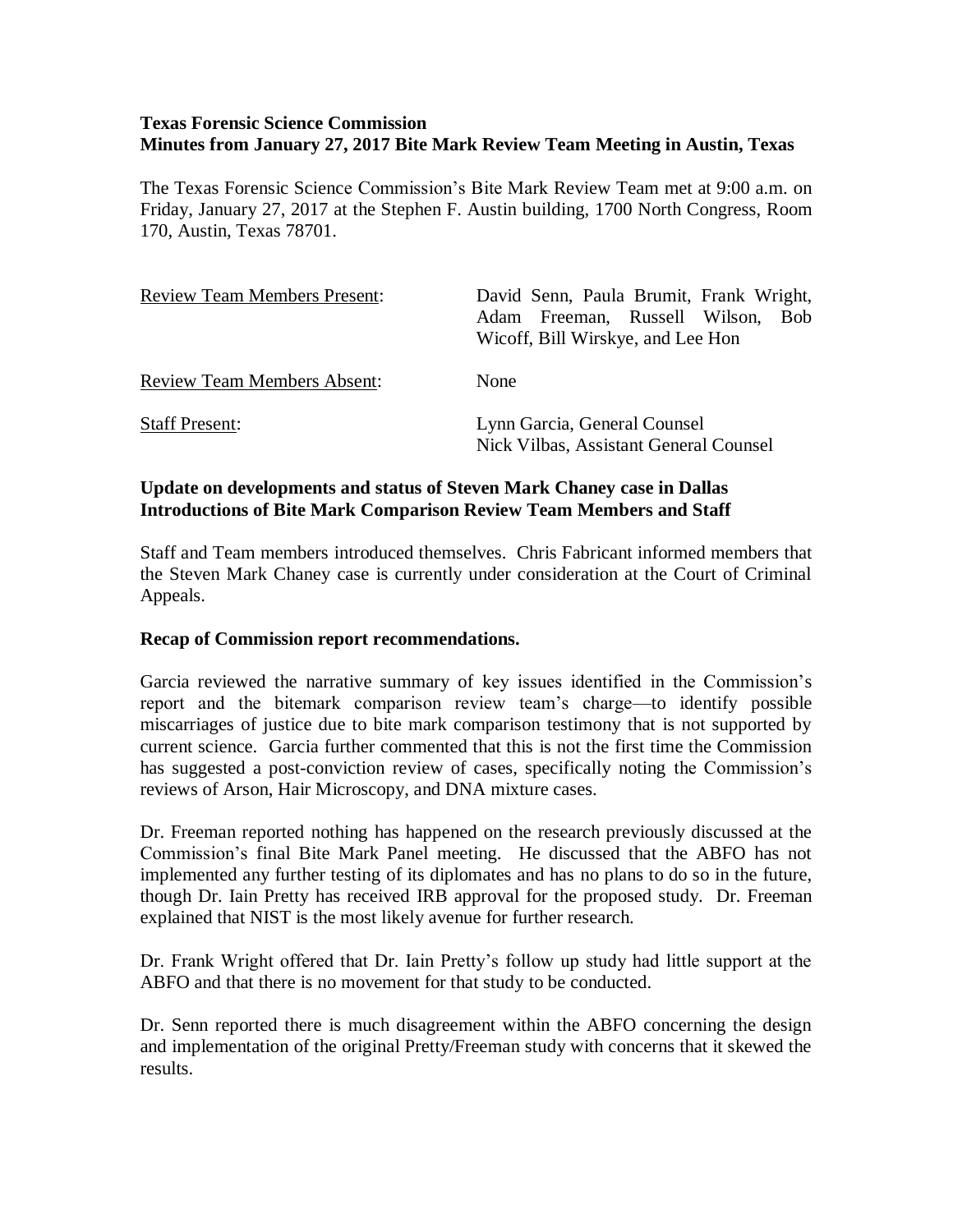## **Discuss case review Criteria.**

Review team members discussed, reviewed and agreed on the case review criteria for presentation to the full Commission at its February 10, 2017 meeting.

### **Discussion of case review and notification process.**

Garcia and Vilbas discussed how the cases on the list were identified for review—by utilizing Dr. Senn's textbook, legal research, and the Innocence Project for case identification. Texas ABFO Odontologists have not provided lists because no formal request has been made.

Dr. Senn discussed that he queried Texas odontologists on whether or not they would offer a list of the cases they have worked and he received a positive response, but the Commission had not requested that info from him. Garcia stated that a request will be forthcoming.

Garcia introduced the draft criteria for the case transcript review, specifically discussing how it was modeled similarly to the arson review criteria. Members discussed each step of the review crtieria in detail, including the terminology and made suggestions and edits to the language related to the materiality step of the review.

Garcia introduced the standard notification procedures involving sending notification to all stakeholders. Cases where testimony exceeding the limits of science is found by the team will receive notification while those that do not will receive no letter.

The review team elected Russell Wilson and Dr. Frank Wright as co-chairs of the Bite Mark Comparison Review Team.

**MOTION AND VOTE:** *Wright moved to adopt the case review criteria draft with edits to be presented to the full Commission at its February 10, 2017. Freeman seconded the motion. The review team unanimously adopted the motion.*

## **Preliminary review of cases on list.**

The team first reviewed the list of cases pre-screened out of the review by staff. The team directed staff to attempt to gather the transcript for the Doyle case and to gather further information on the Melissa Lucio and Jay Pinkerton cases.

#### Kenneth Patterson Case:

The review team directed staff to gather more information on this case.

Mario Marquez Case:

**MOTION AND VOTE:** *Wright moved to affirmatively answer question two from the*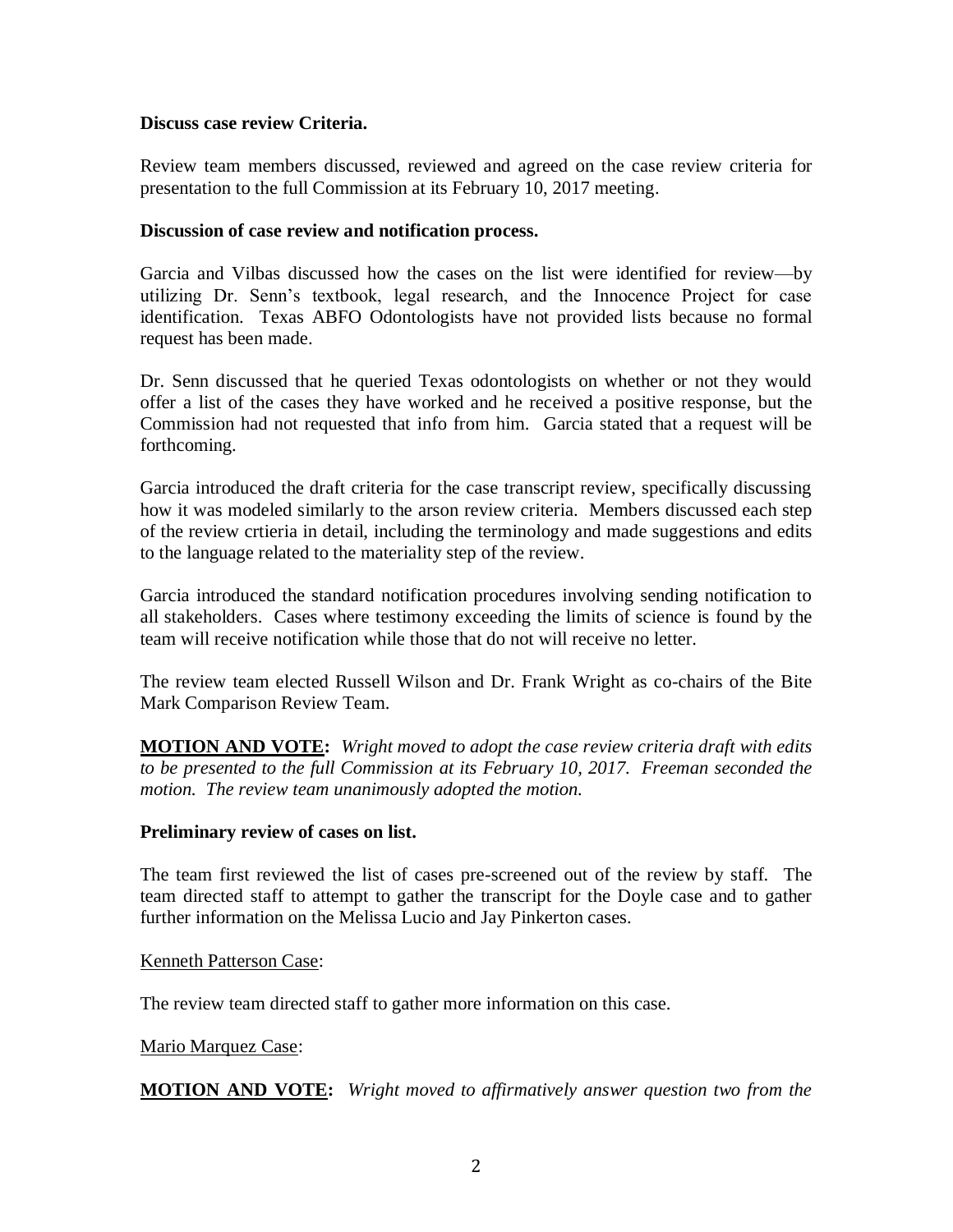*screening criteria, therefore ending the inquiry into the case. Wicoff seconded the motion. The team unanimously adopted the motion.*

Ngoc Van Le Case:

**MOTION AND VOTE:** *Wilson moved to affirmatively answer question two from the screening criteria, therefore ending the inquiry into the case. Wirskye seconded the motion. The team unanimously adopted the motion.*

Aaron Litaker Case:

**MOTION AND VOTE:** *Wirskye moved to review the trial transcript of the case. Wicoff seconded the motion. The team unanimously adopted the motion.*

#### David Wayne Spence Case:

**MOTION AND VOTE:** *Wright moved to review the trial transcript of this case. Wilson seconded the motion. The team unanimously adopted the motion.*

#### Vincent Baker Case:

Review team members requested staff gather further information from the Tarrant County District Attorney's Office concerning possible DNA testing and other case facts in the Vincent Baker case.

#### Roberto Salazar Case:

Review team members also requested staff gather further information from the Harris County District Attorney's Office concerning possible DNA testing and other case facts in the Roberto Salazar case.

#### Jerry Don Moye Case:

**MOTION AND VOTE:** *Wirskye moved to affirmatively answer question two from the screening criteria, therefore ending the inquiry into the case. Wicoff seconded the motion. The team unanimously adopted the motion.*

#### Michael Eddie Rios Case:

Review team members requested staff gather further information on case facts in the Michael Eddie Rios case.

#### Christopher Furtado Case:

**MOTION AND VOTE:** *Wilson moved to review the trial transcript of this case. Wright seconded the motion. The team unanimously adopted the motion.*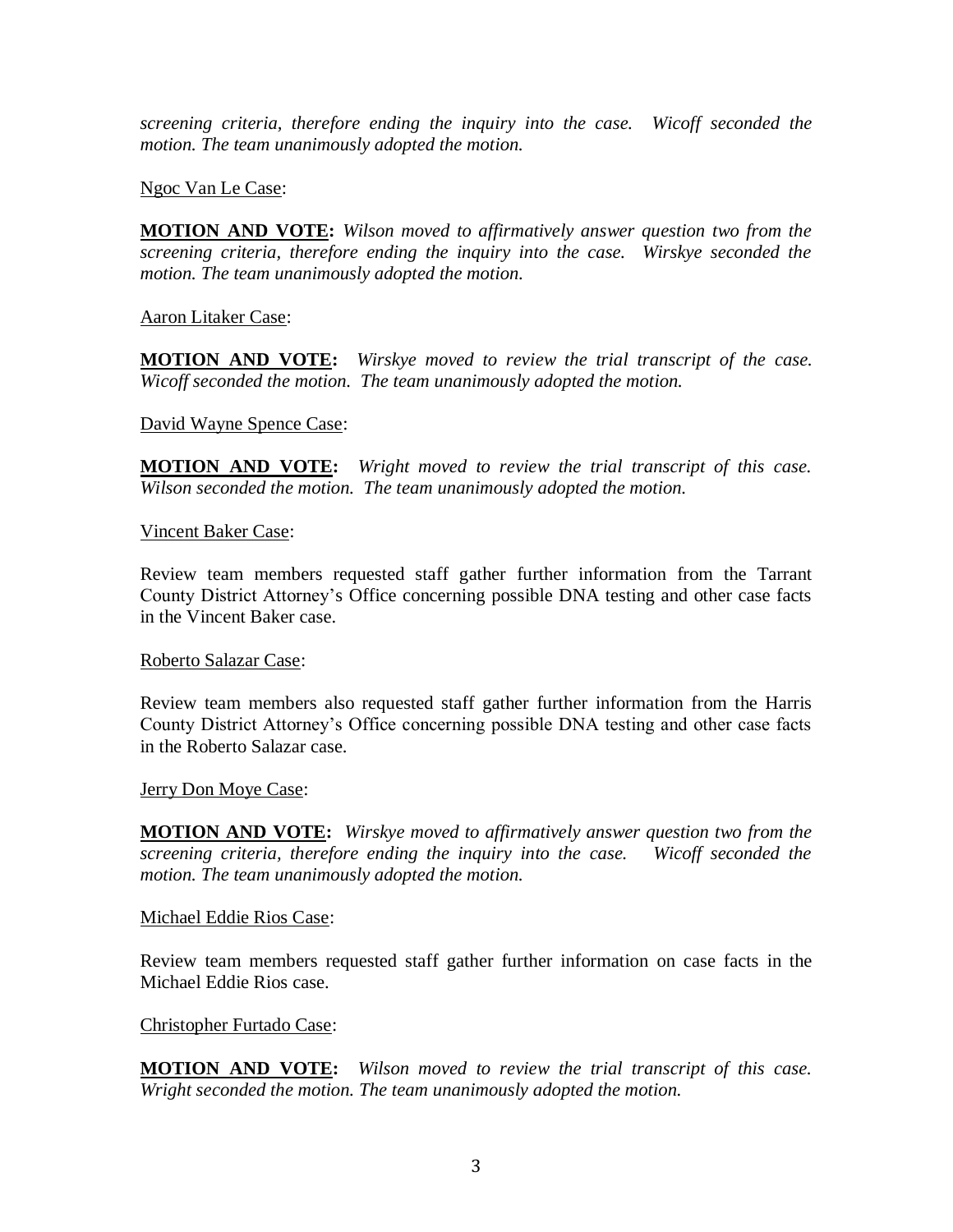Yesenia Hernandez Case:

**MOTION AND VOTE:** *Wilson moved to review the trial transcript of this case. Wright seconded the motion. The team unanimously adopted the motion.*

## Humberto Leal Case:

**MOTION AND VOTE:** *Wicoff moved to affirmatively answer question two from the screening criteria, therefore ending the inquiry into the case. Wirskye seconded the motion. The team unanimously adopted the motion.*

Efraim Gonzales Case:

**MOTION AND VOTE:** *Wright moved to affirmatively answer question two from the screening criteria pending confirmation of the DNA testing evidence by Staff. Freeman seconded the motion. The team unanimously adopted the motion.* 

Wanda Blackwelder Case:

**MOTION AND VOTE:** *Wilson moved to affirmatively answer question two from the screening criteria, therefore ending the inquiry into the case. Wicoff seconded the motion. The team unanimously adopted the motion.*

Edward Villa Case:

Review team members requested staff gather further information on the DNA testing offered in the Edward Villa case.

Kosoul Chanthakoumanne Case:

**MOTION AND VOTE:** *Wilson moved to affirmatively answer question two from the screening criteria, therefore ending the inquiry into the case. Wicoff seconded the motion. The team unanimously adopted the motion.*

*\*Wirskye recused himself from deliberation and discussion of this case.*

David Coronado Case:

Review team members requested Staff gather further information concerning the case facts surrounding the David Coronado case.

Lazaro Del Torro Case:

**MOTION AND VOTE:** *Freeman moved to affirmatively answer question two from the screening criteria, therefore ending the inquiry into the case. Wilson seconded the*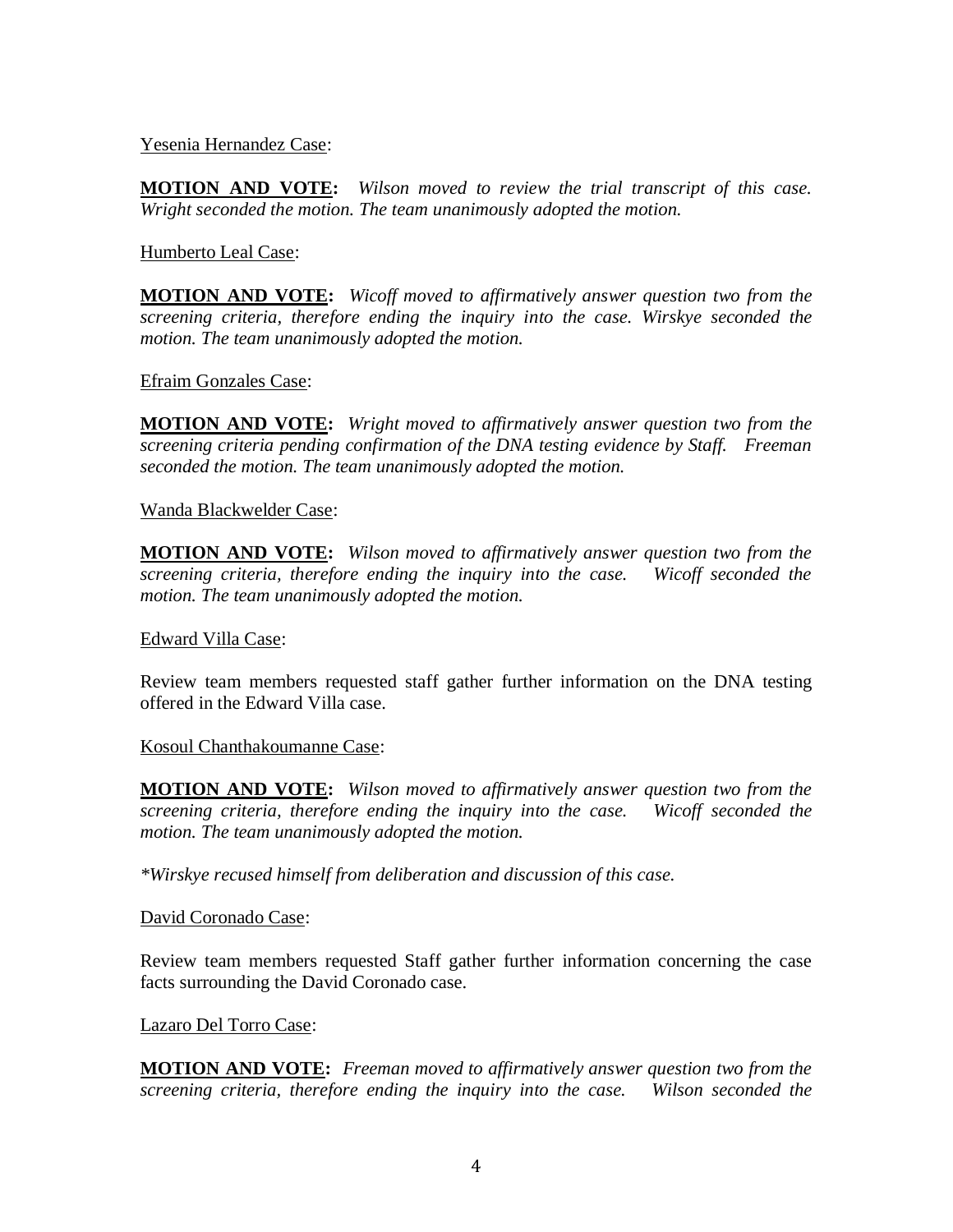*motion. The team unanimously adopted the motion.* 

*\*Senn recused himself from deliberation and discussion of this case.*

Blaine Milam Case:

**MOTION AND VOTE:** *Wilson moved to affirmatively answer question two from the screening criteria, therefore ending the inquiry into the case. Senn seconded the motion. The team unanimously adopted the motion.* 

Francis Pelkey Case:

**MOTION AND VOTE:** *Wilson moved to review the trial transcript of this case. Freeman seconded the motion. The team unanimously adopted the motion.*

Juanita Svenningsen Case:

**MOTION AND VOTE:** *Wilson moved to affirmatively answer question two from the screening criteria, therefore ending the inquiry into the case. Wirskye seconded the motion. The team unanimously adopted the motion.*

Crystal Boler Case:

**MOTION AND VOTE:** *Wirskye moved to affirmatively answer question two from the screening criteria, therefore ending the inquiry into the case. Wilson seconded the motion. The team unanimously adopted the motion.*

Anthony Tyrone Bell Case:

**MOTION AND VOTE:** *Wilson moved to review the trial transcript of this case. Wirskye seconded the motion. The team unanimously adopted the motion.*

William Patrick Jefferson Case:

The review team requested staff gather further information concerning the case facts surrounding the William Patrick Jefferson case.

## **Discussion of action items and recommendations, including report to full Commission at February 10th quarterly meeting**

Garcia reviewed decisions on which cases would be closed prior to record review, cases that will continue to record review and those that need further information before that decision can be made. The draft criteria will be presented for approval at the February  $10<sup>th</sup>$  full Commission meeting. A letter will be directed to Dr. Senn requesting Texas forensic odontologists to submit cases to the Commission for review.